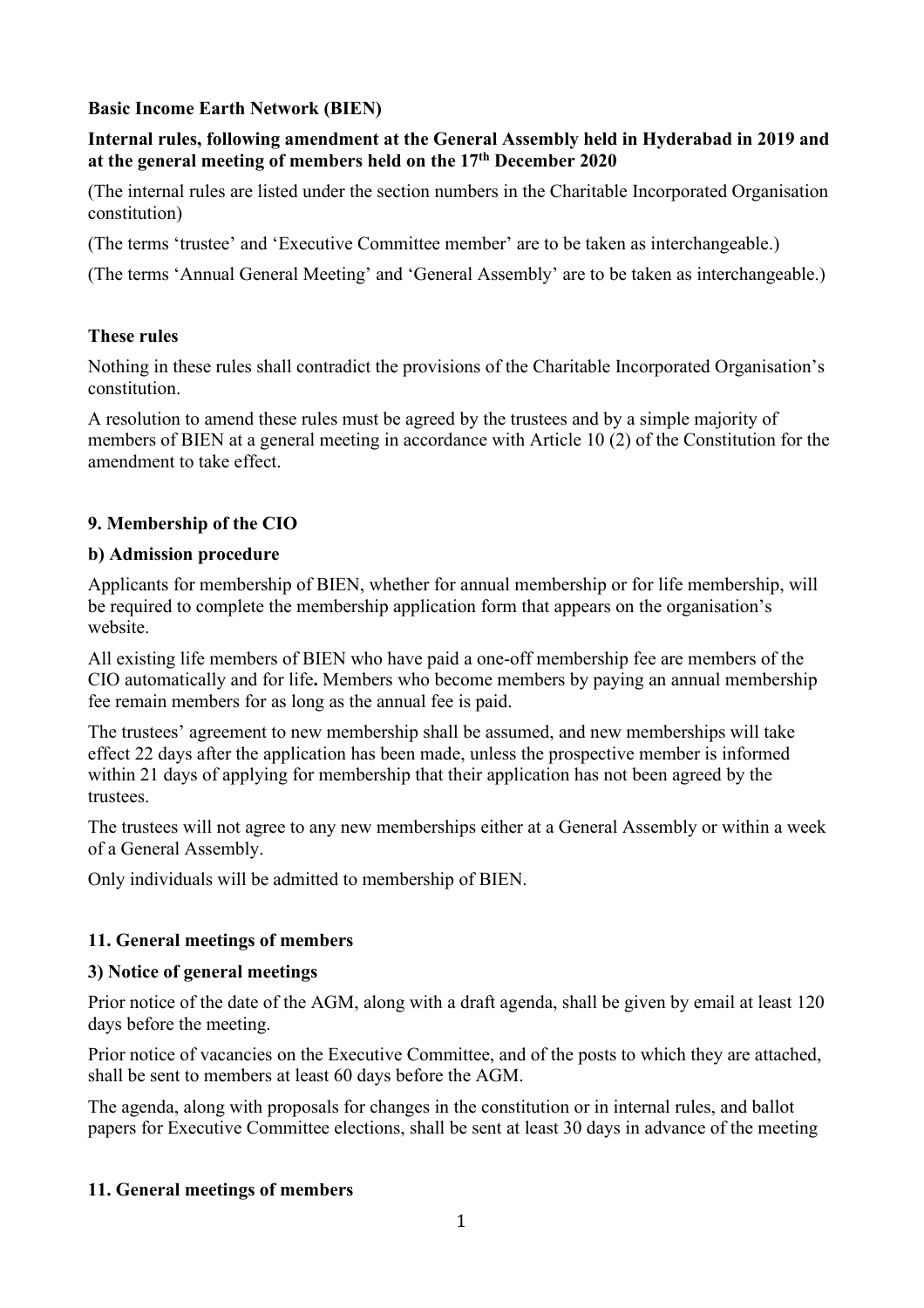## **4) Chairing of meetings**

Unless otherwise stated on the agenda: in the interest of the time, no item on the GA agenda shall be discussed for more than 30 minutes. When a single item has been discussed for 25 minutes, the rule keeper will interrupt the chair of the meeting to warn them that time is getting short. At that time the chair shall call for the GA to bring the discussion to a close or make an affirmative decision to extend it for another limited amount of time or do something else to deal with the time limitations. If no affirmative decision of what to do next is made, the item automatically comes to a close, and the chair shall move on to the next item. The GA can make any decision it wants about whether and how to deal with the time pressure, some possibilities include (1) vote to make a final decision on the issue, (2) vote to appoint a group to lead a discussion on the issue between then and the next GA, or (3) vote to continue discussion of the issue during the current meeting for another limited amount of time (but the GA should be careful not to extend discussion too long because the beliefs of the people who have less time available are as important as the people who have more time available).

## **6) Voting at general meetings**

Resolutions shall be decided by votes taken at the meeting, and not by electronic or postal votes. Votes shall be by show of hands unless at least two members ask that the vote shall be by secret ballot, in which case the resolution shall be decided by secret ballot. (See the rule below relating to proxy voting)

If the General Assembly is held online rather than as a physical meeting then resolutions can be voted on electronically.

# **7) Proxy voting**

No member shall act as a proxy for more than one other member.

### **12. Charity trustees**

### **3) Number of charity trustees**

There shall be no more than twenty trustees.

### **13. Appointment of charity trustees**

Trustees shall be elected to specific functions as agreed by the trustees and publicised at the same time as the vacancies.

No individual can hold more than one post on the Executive Committee, and for the purposes of this rule the Congress Local Organising Committee representative counts as a post.

Trustees shall be elected by both a postal or electronic ballot and a secret ballot at the AGM, with the votes cast in both forms of ballot being added together to decide the outcome of the election.

Individuals wishing to be elected as trustees must have been members of BIEN for at least a year and must send an application in a manner and form decided by the trustees at least 40 days prior to the GA.

Postal ballot papers and/or instructions for electronic ballots shall be distributed at least 30 days before the AGM. Any individual who becomes a member after ballot papers and instructions for electronic ballots have been distributed will be able to vote in person at the AGM, but will not be sent a postal ballot paper or instructions for electronic ballots.